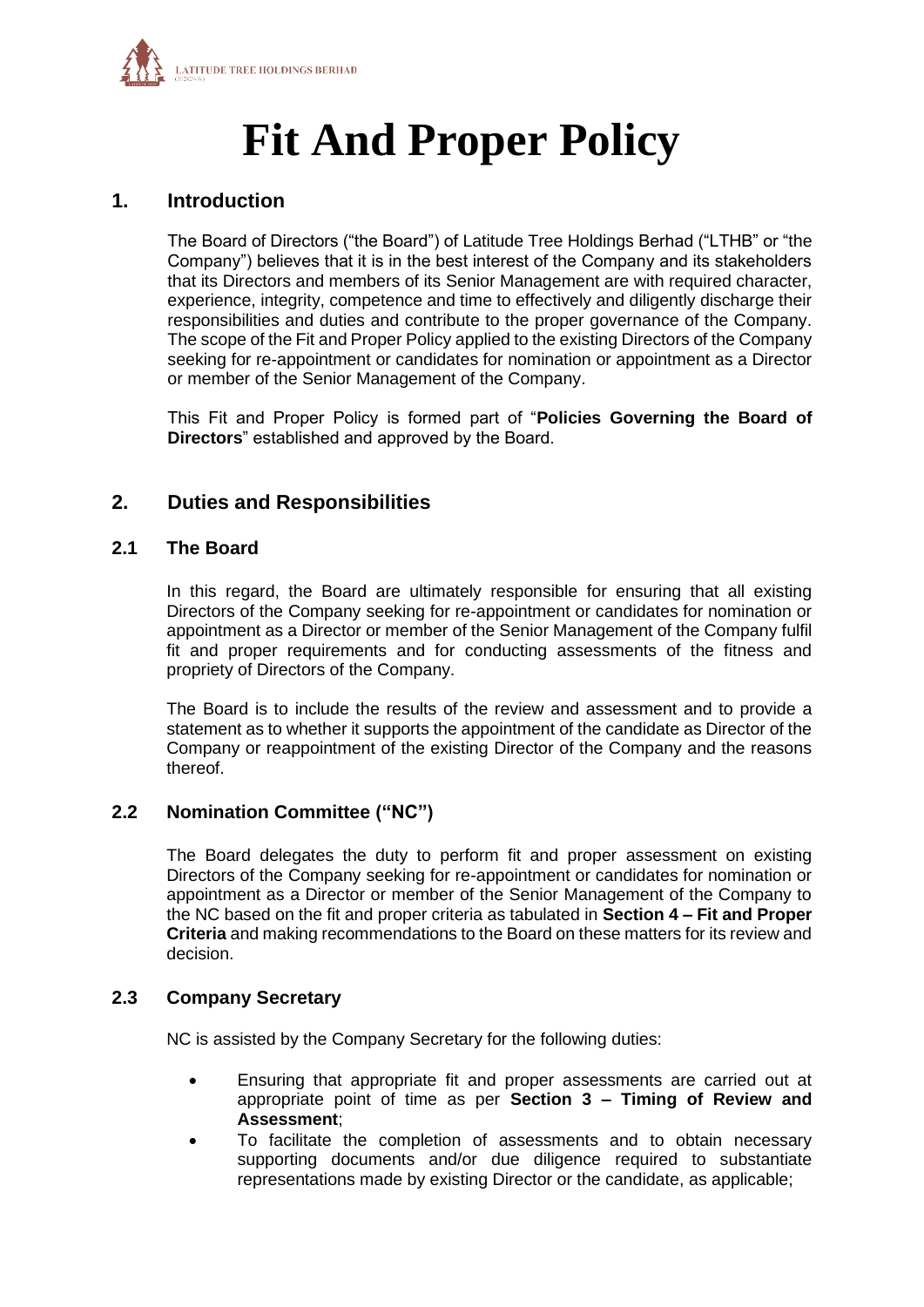

- To minute the review, deliberation, results and recommendation of NC on fit and proper assessment of the existing Director or the candidate, as applicable, during the meeting of NC;
- To minute the review and deliberation of results of fit and proper assessment of the existing Director or the candidate, as applicable, and recommendation by NC during the meeting of NC and the Board's decision on the appointment and re-appointment;
- To prepare and ensure the completeness of all statutory documentations in relation to the appointment and re-appointment of Director;
- To make required disclosure, statutory lodgement and announcement under relevant laws and regulations, subject to the authorisation from the Board or authorised officer by the Board;
- To safekeep all the above documentations for the longest period required under relevant laws and regulations and made available for inspection by the Board, any person authorised by the Board, relevant regulatory bodies or under other statutory requirements;
- To provide information and guidance to the NC and the Board on matters concerning the procedure for fit and proper assessments; and
- To ensure that the Company takes all reasonable steps to protect the information and documents collected for fit and proper assessments from misuse, unauthorised access, modifications or disclosure.

## **3. Timing of Review and Assessment**

A properly constituted and duly minuted meeting of the NC and the Board shall be held for the purpose of fit and proper assessment of the existing Director or the candidate, as applicable, in the following manner:

- i) For Re-Appointment of Existing Directors of the Company
	- Within three (3) months before the date of general meeting for the reappointment.
- ii) For Appointment of Directors of the Company
	- Within three (3) months before the date of appointment to the Board of the Company and the Subsidiaries, as applicable.

## **4. Fit and Proper Criteria**

For the purpose of establishing whether a person is fit and proper to hold act as a Director or member of the Senior Management of the Company, the NC and the Board shall have regard to the person's:

- i) **Probity, personal integrity and reputation** person must have the personal qualities such as honesty, integrity, diligence, independence of mind and fairness and must manage his/her debts or financial affairs prudently.
- ii) **Financial integrity** person must manage his/her debts or financial affairs prudently.
- iii) **Experience and competence** person must have the necessary skills, experience, ability and commitment to carry out the role.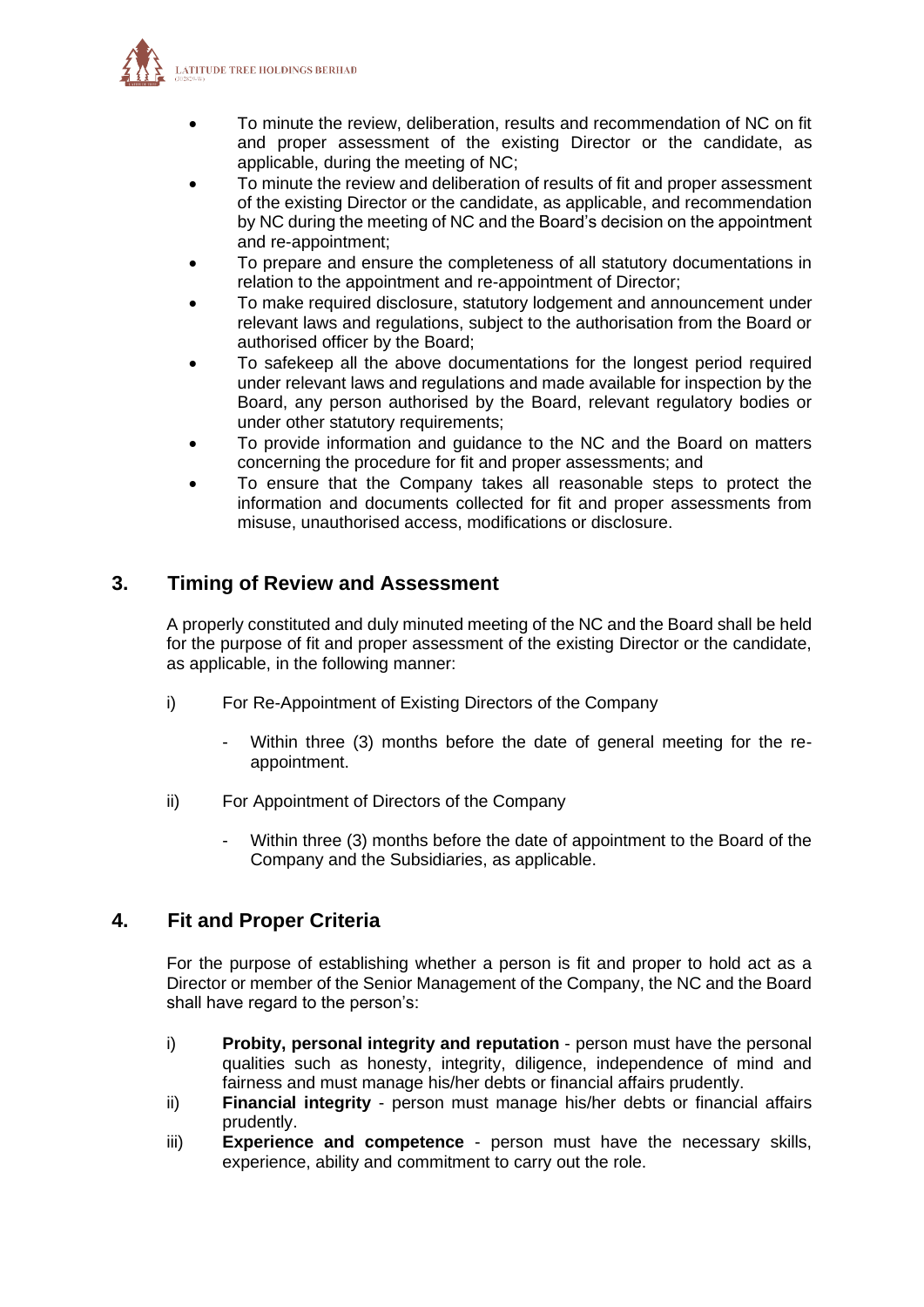

iv) **Time and commitment** – person must devote sufficient time and commitment to discharge his/her roles and responsibilities as member of the Board, the Board Committee or member of the Senior Management (as the case may be) and must participate actively and contribute constructively during the Board proceedings, Board Committee proceedings and meetings of Senior Management (as the case may be).

### **(i) Probity, personal integrity and reputation**

In assessing a person's level of probity, integrity and reputation to hold the office of Director in the Company, the NC and the Board should consider matters including, but not limited, to the followings that whether:

- a) the person is or has been the subject of any investigations by relevant enforcement unit or proceedings by a court of law, whether within Malaysia or elsewhere, of an offence in connection with the promotion, formation or management of a corporation or has been notified of any impending proceedings or of any investigations, which might lead to such proceedings;
- b) the person is or has been the subject of any investigations by relevant enforcement unit or proceedings by a court of law, whether within Malaysia or elsewhere, of an offence, involving bribery, fraud or dishonesty or where the conviction involved a finding that he/she acted fraudulently or dishonestly or has been notified of any impending proceedings or of any investigations, which might lead to such proceedings;
- c) the person is or has been the subject of any proceedings by a court of law of an offence under the securities laws or the corporations laws of the Company's place of incorporation or has been notified of any impending proceedings or of any investigations, which might lead to such proceedings;
- d) the person has contravened any provision made by or under any written law designed to protect members of the public against financial loss due to dishonesty, incompetence or malpractice, whether within Malaysia or elsewhere;
- e) the person is or has been the subject of any proceedings of a disciplinary or criminal nature, whether within Malaysia or elsewhere, or has been notified of any impending proceedings or of any investigations, which might lead to such proceedings;
- f) the person has contravened any of the requirements and standards of a regulatory body, professional body, government or its agencies;
- g) the person, or any business in which he/she has a controlling interest or exercises significant influence, has been investigated, disciplined, suspended or reprimanded by a regulatory or professional body, a court or tribunal, whether publicly or privately;
- h) the person has been engaged in any business practices which are deceitful, oppressive or otherwise improper (whether unlawful or not), or which otherwise reflect discredit on his/her professional conduct;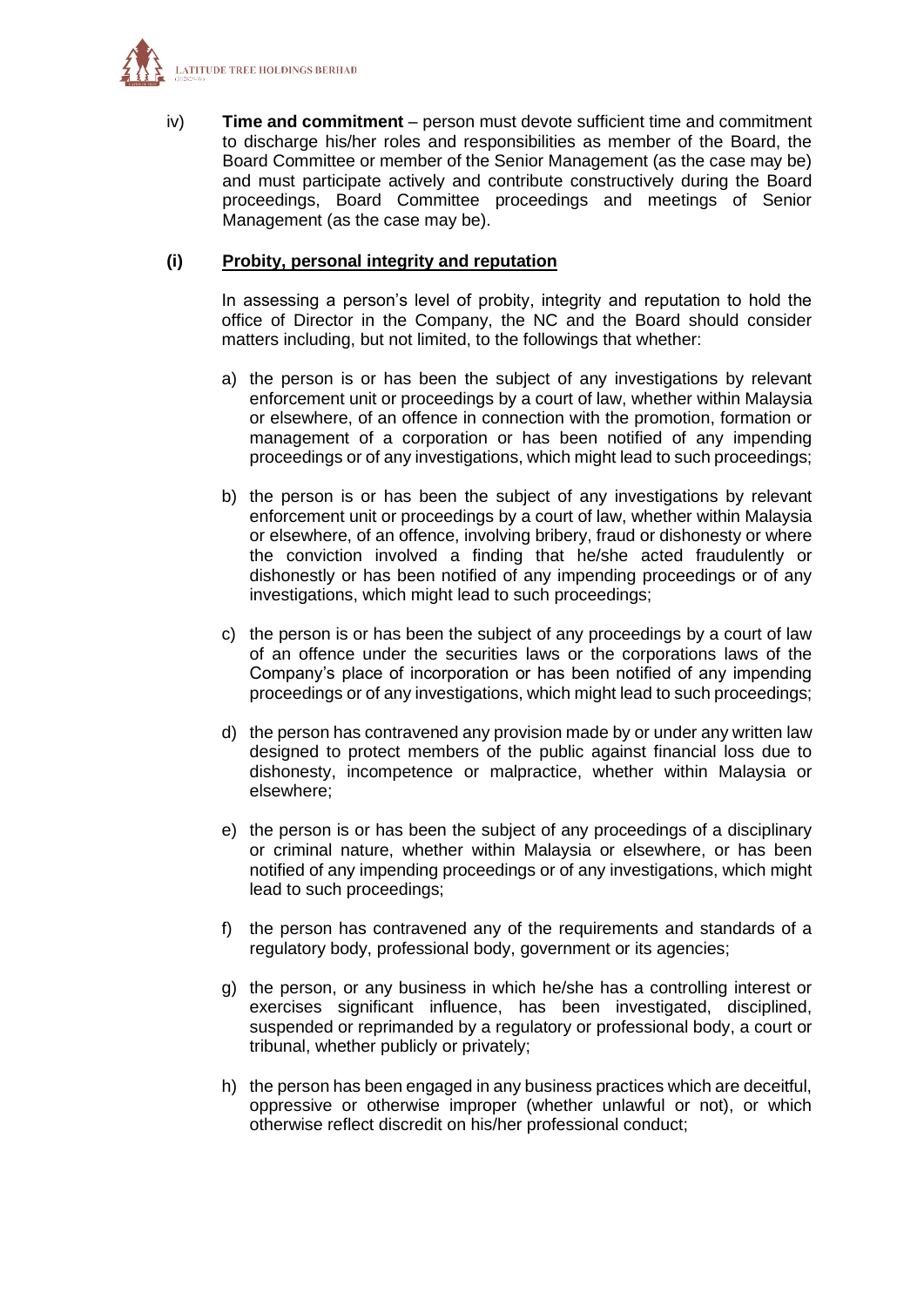

- i) the person has been dismissed, asked to resign or has resigned from employment or from a position of trust, fiduciary appointment or similar position because of questions about his/her honesty and integrity;
- j) the person has been associated, in ownership or management capacity, with a company, partnership or other business association that has been refused registration, authorisation, membership or a licence to conduct any trade, business or profession, or has had that registration, authorisation, membership or licence revoked, withdrawn or terminated;
- k) the person has held a position of responsibility in the management of a business that has gone into receivership, insolvency, or involuntary liquidation while the person was connected with that business;
- l) the person has been a Director of, or directly concerned in the management of, any corporation which is being or has been wound up by a court or other authority competent to do so within or outside Malaysia, or of any licensed institution, the licence of which has been revoked under any written law;
- m) the person, in the past, has acted unfairly or dishonestly in his/her dealings with his/her customers, employer, auditors and regulatory authorities;
- n) the person has at any time shown a strong objection or lack of willingness to cooperate with regulatory authorities and failure to comply with legal, regulatory and professional requirements and standards, including compliance with tax requirements and obligations;
- o) a person has contributed significantly to the failure of an organisation or a business unit;
- p) the person has at any time shown strong objection or a lack of willingness to maintain effective internal control systems and risk management practices; and
- q) the person is free from any business or other relationship which could materially pose a conflict of interest or interfere with the exercise of his/her judgement when acting in the capacity of a Director or member of the Senior Management of the Company which would be disadvantageous to the Company's interest.

### **(ii) Financial integrity**

Financial integrity is demonstrated by a person who manages his/her own financial affairs properly and prudently.

In assessing a person's financial integrity, the NC and the Board must consider all relevant factors, including but not limited to the following:

- a) whether the person has been and will be able to fulfil his/her financial obligations, whether in Malaysia or elsewhere, as and when they fall due; and
- b) whether the person is or has been the subject of any proceedings by a court of law for any sum or debt owed by him/her which is unsatisfied or has been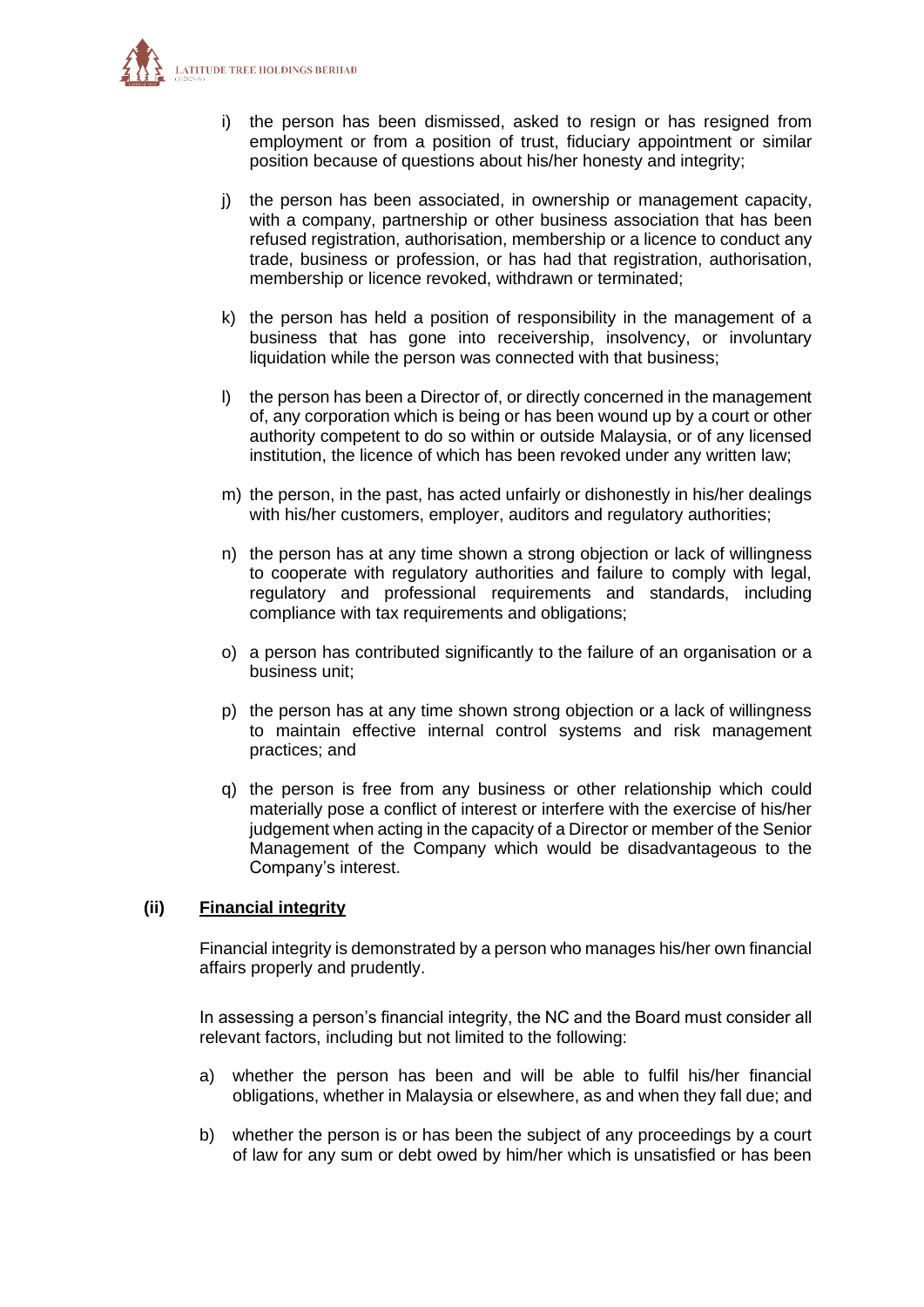

the subject of a judgement debt which is unsatisfied, either in whole or in part, whether in Malaysia or elsewhere.

The fact that a person may be of limited financial means does not in itself, affect the person's ability to satisfy the financial integrity criteria.

#### **(iii) Experience and competence**

Experience and competence are demonstrated by a person who possesses the relevant competence, experience and ability, by virtue of his/her expected specific contribution/subject expert, role and responsibilities as a member of the Board of Directors, member of the Board Committees or member of the Senior Management of the Company, to understand the requirements of the furniture manufacturing industry and business of the Company, the requirements of relevant laws and regulations of the Company, the requirements of auditing, accounting and corporate governance, responsibilities as Directors in relevant jurisdictions, the risk relevant to the furniture manufacturing industry and business of the Company and the internal control system relevant to the furniture manufacturing industry and business of the Company.

In assessing a person's competence and capability, the NC and the Board should consider matters including, but not limited to the following:

- a) whether the person has the appropriate and relevant qualification, training, skills, practical and experience to effectively fulfil the role and responsibilities as a Director or member of the Senior Management of the Company, by virtue of his/her expected specific contribution/subject expert, his/her role and responsibilities as a member of the Board of Directors, member of the Board Committees or member of the Senior Management of the Company; and
- b) whether the person has satisfactory past performance or expertise in the furniture manufacturing industry and business of the Company or subject matters that he/she is expected to contribute to the functioning of the Board, Board Committees or Senior Management of the Company.

In this regard, the person must possess the followings:

- a) necessary skills and experience in any of the following industry, by virtue of his/her expected specific contribution/subject expert, his/her role and responsibilities as a member of the Board of Directors, member of the Board Committees or member of the Senior Management of the Company:
	- Furniture manufacturing industry
	- Professional, i.e. legal, finance and accounting, corporation an capital market laws and regulations
	- Any other industry (upstream or downstream or supporting industries)
- b) necessary qualification and functional/technical expertise in any of the following areas, by virtue of his/her expected specific contribution/subject expert, his/her role and responsibilities as a member of the Board of Directors, member of the Board Committees or member of the Senior Management of the Company: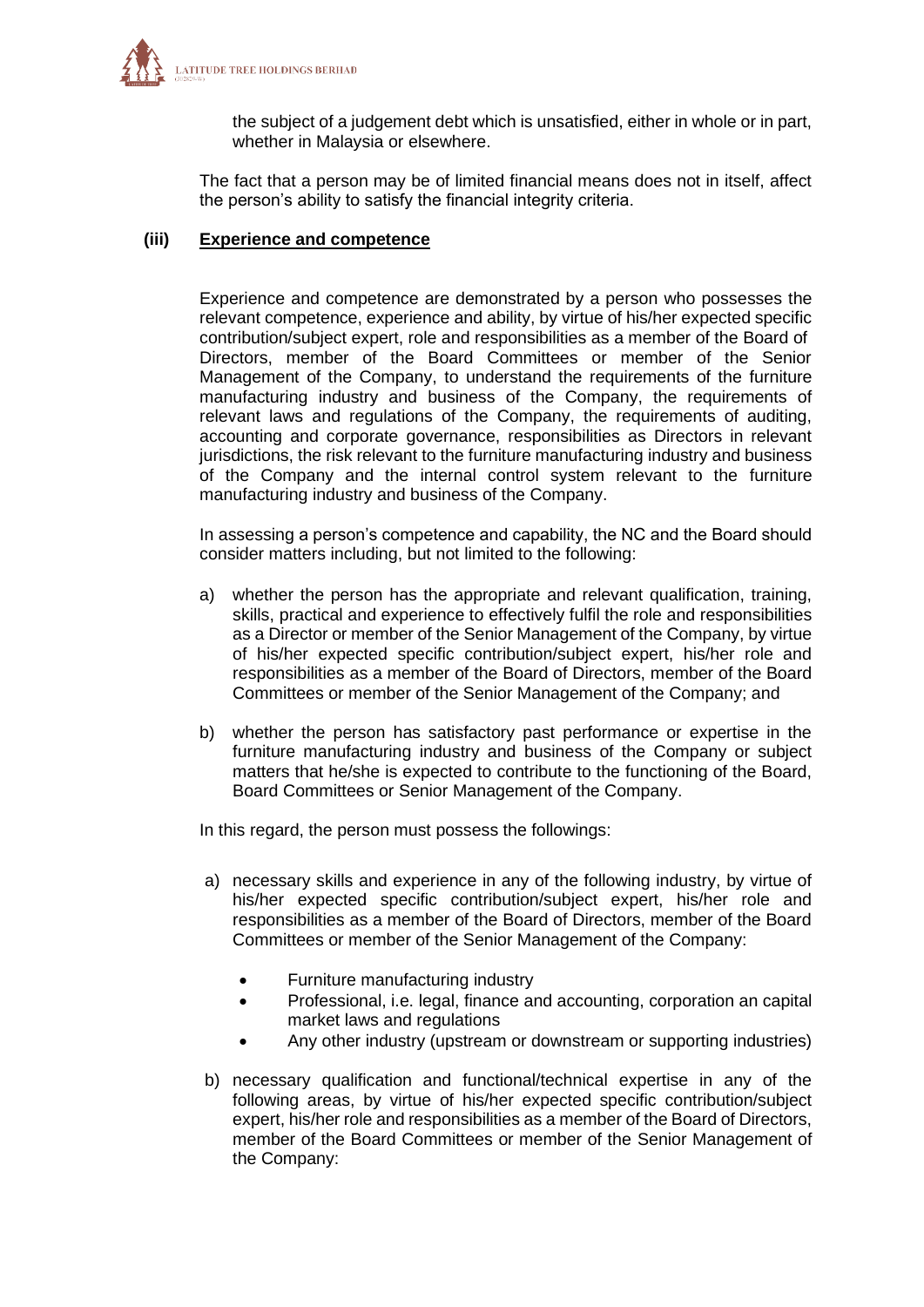

- Furniture
- Manufacturing
- Research and Development
- Sales and Marketing
- Business Administration
- Laws and Regulations
- Finance and Accounting
- Corporation and Capital Market Laws and Regulations
- Corporate Governance
- Economic, Environment and Social
- Any other relevant qualification and expertise
- c) necessary trainings in any of the following areas, by virtue of his/her expected specific contribution/subject expert, his/her role and responsibilities as a member of the Board of Directors, member of the Board Committees or member of the Key Senior Management of the Company and subsidiaries (as applicable):
	- Furniture
	- Manufacturing
	- Research and Development
	- Sales and Marketing
	- Business Administration
	- Laws and Regulations
	- Finance and Accounting
	- Corporation and Capital Market Laws and Regulations
	- Corporate Governance
	- Economic, Environment and Social
	- Any other relevant qualification and expertise
- d) necessary knowledge and skill to read and understand financial reports prepared for the Company and be able to relate the information in relation to the accounting policies adopted, business operations, business performance, financial conditions, changes in risk profile, internal and/or external business context to the information presented in such financial reports.
- e) necessary past experience in any of the following aspect, by virtue of his/her expected specific contribution/subject expert, his/her role and responsibilities as a member of the Board of Directors, member of the Board Committees or member of the Senior Management of the Company:
	- a past or current Director/senior executive in manufacturing industry for at least 10 years
	- a past or current Director/senior executive in a public company or reputable privately held entity for at least 10 years
	- a past or current partner/senior executive in recognised or reputable audit firm or professional accounting/consulting/advisory/legal firm or entity for at least 10 years
	- a past or current senior executive at a prominent educational institution or senior faculty position in an area of study important or relevant to the Company or its subsidiaries (as applicable) for at least 10 years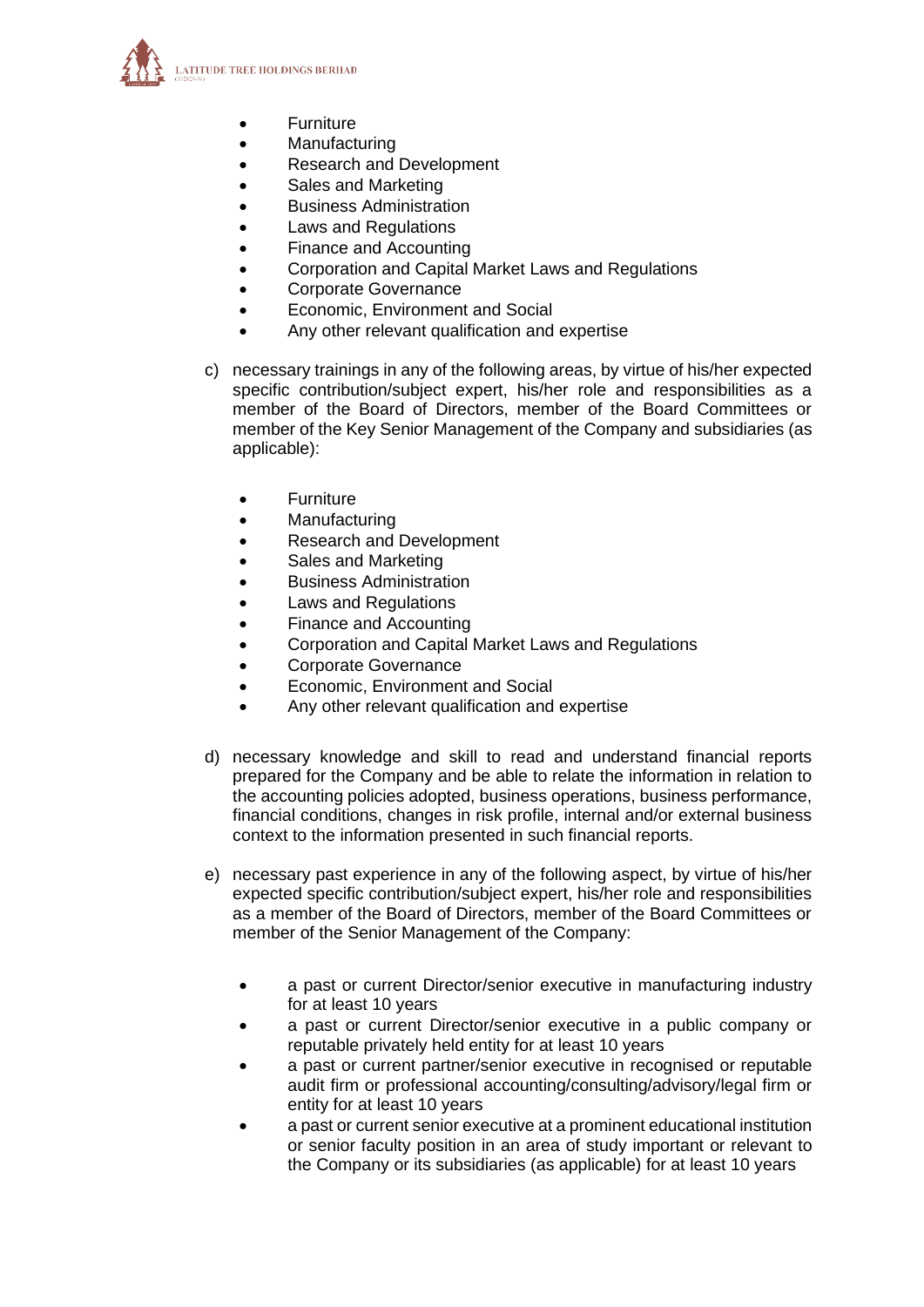

- a past senior government personnel for an industry that is relevant to the Company or its subsidiaries (as applicable) for at least 10 years
- at least 10 years working experience at Senior Management level in industry specified in (a) above

### **(iv) Time and commitment**

In order for the Director of the Company to effectively and diligently discharge his/her roles and responsibilities, it is critical that such person can spend reasonable amount of time and effort to meet the demand and expectations of such roles and responsibilities and is not "over-stretch".

NC and the Board is to take into consideration the directorship for a person to be appointed or re-appointed as Director of the Company in the following manner:

- a) Executive capacity
	- Public Limited Corporation not more than 2 directorships in executive capacity and together with non-executive capacity, not more than 4 directorships including in executive capacity;
	- Private Limited Corporation not more than 3 directorships in executive capacity in corporations outside the Group (excluding dormant corporations) and together with non-executive capacity, not more than 10 directorships including in executive capacity; and
	- Sole-proprietorship and partnership as a sole-proprietor or partner for not more than 2 sole-proprietorship and partnership.
- b) Non-Executive capacity
	- Public Limited Corporation not more than 5 directorships in exclusively non- executive capacity. If together with executive capacity, not more than 4 directorships including in executive capacity;
	- Private Limited Corporation not more than 10 directorships in exclusively non-executive capacity in corporations outside the Group (excluding dormant corporations). If involved executive capacity, not more than 3 directorships in executive capacity in corporations outside the Group (excluding dormant corporations) and together with nonexecutive capacity, not more than 10 directorships including in executive capacity; and
	- Sole-proprietorship and partnership as a sole-proprietor or partner for not more than 2 sole-proprietorship and partnership.

For re-appointment as Director, NC and the Board is to take into consideration satisfactory results of the performance of such Director seeking for re-appointment on his/her participation (including his/her attendance at the meetings of the Board and Board Committee since the appointment or last re-appointment) and contribution during the Board and Board Committee proceedings.